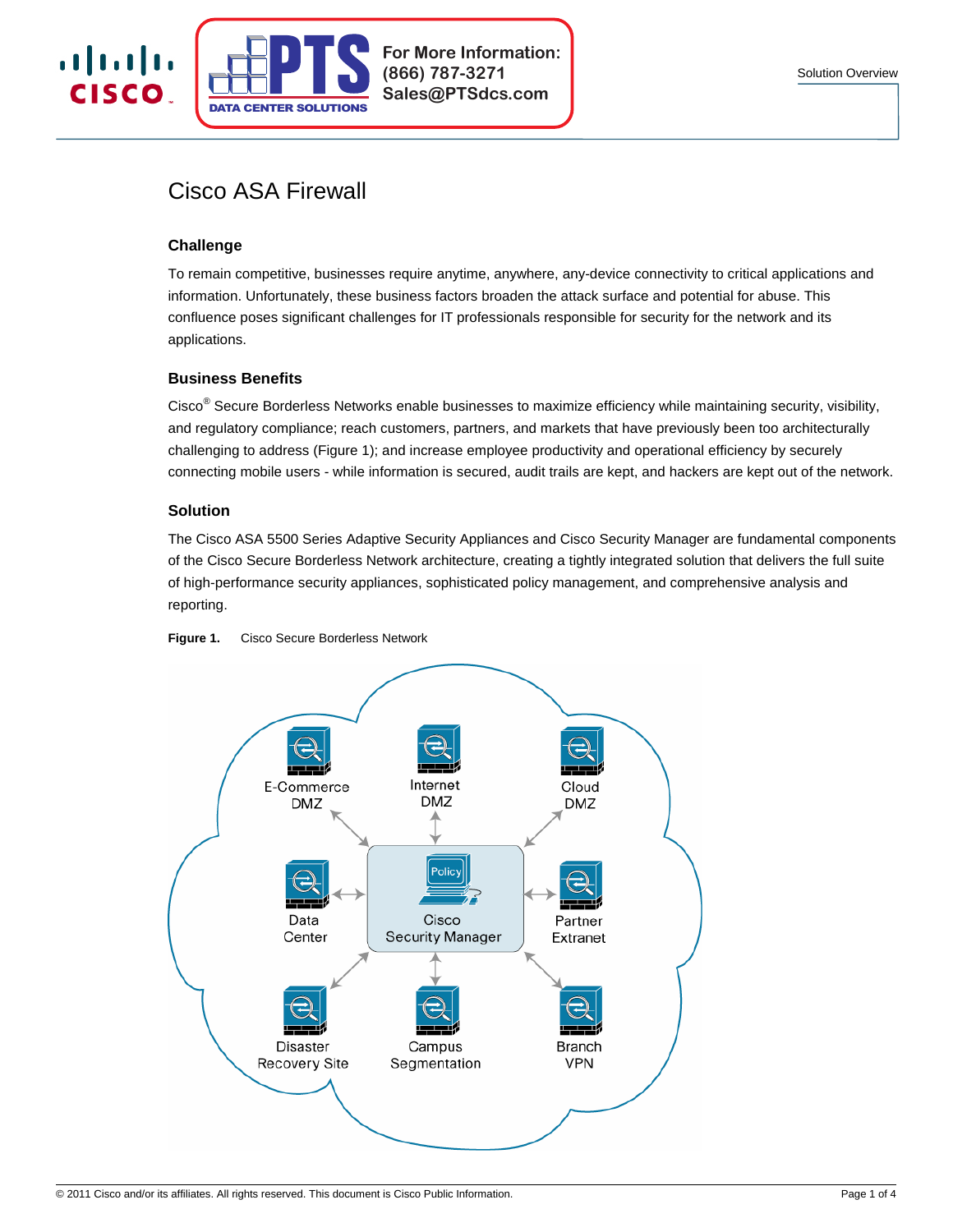## **Cisco ASA 5500 Series Adaptive Security Appliances**

The Cisco ASA 5500 Series enables businesses to deploy strong security throughout the Secure Borderless Network. The appliances integrate network firewall, application security, and attack protection into a convenient appliance form factor that delivers proven performance and reliability. Cisco ASA appliances can be extended with numerous advanced security features for [remote access](http://www.cisco.com/en/US/prod/vpndevc/ps6032/ps6094/ps6120/asa_ssl.html), [intrusion prevention,](http://www.cisco.com/en/US/netsol/ns785/networking_solutions_package.html) [content security](http://www.cisco.com/en/US/prod/vpndevc/ps6032/ps6094/ps6120/asa_css.html), [unified](http://www.cisco.com/en/US/prod/vpndevc/ps6032/ps6094/ps6120/asa_uc.html) [communications](http://www.cisco.com/en/US/prod/vpndevc/ps6032/ps6094/ps6120/asa_uc.html), and [botnets](http://www.cisco.com/en/US/prod/collateral/vpndevc/ps6032/ps6094/ps6120/at_a_glance_c45-530437.pdf). In addition, the newest member of the ASA 5500 Series, the ASA 5585-X Adaptive Security Appliance, combines the world's most proven firewall with the industry's most effective IPS—with guaranteed coverage—to offer the most effective security solution in the industry to significantly decrease business risk and address regulatory compliance. The Cisco ASA 5585-X scales to the highest VPN session counts, throughput, and connection speed and capacity to meet the growing needs of today's most dynamic organizations all in a compact 2-rack-unit footprint. For detailed information about the performance and scalability of the Cisco ASA 5500 Series, please view the [models comparison page](http://www.cisco.com/en/US/products/ps6120/prod_models_comparison.html).

## **Cisco Catalyst 6500 Series Firewall Services Module**

The Cisco Catalyst® 6500 Series Firewall Services Module (FWSM) enables businesses to segment campus networks and secure data center environments by integrating firewall security directly into the network infrastructure. The FWSM allows any Ethernet port of a Cisco Catalyst 6000 Series Switch to operate as a fully featured firewall. It facilitates departmental or multitenant deployments with optional security context licenses that deliver up to 250 virtual firewalls.

## **Cisco Security Manager**

Cisco Security Manager is an enterprise-class management application that provides insight into and control of Cisco security and network devices. Cisco Security Manager offers comprehensive security management (configuration and event management) across a wide range of Cisco security appliances, including Cisco ASA Adaptive Security Appliances, IPS Sensor Appliances, Integrated Services Routers, Firewall Services Modules, and Cisco Catalyst 6000 Series Switches. Cisco Security Manager allows you to efficiently manage networks of all sizes—from small networks to large networks consisting of hundreds of devices.

#### **Why Cisco?**

The Cisco Secure Borderless Network is a comprehensive security architecture that enables business velocity while requiring minimal operational overhead. The Secure Borderless Network offers a wide range of performance points so businesses of all sizes can connect anytime, anywhere.

#### **Ordering Information**

Table 1 highlights popular models of the Cisco ASA 5500 Series, the Cisco Catalyst 6500 Series FWSM, and Cisco Security Manager. The information is not comprehensive, and additional configurations, options, and licenses are available by visiting the [Cisco Ordering homepage](http://www.cisco.com/go/ordering).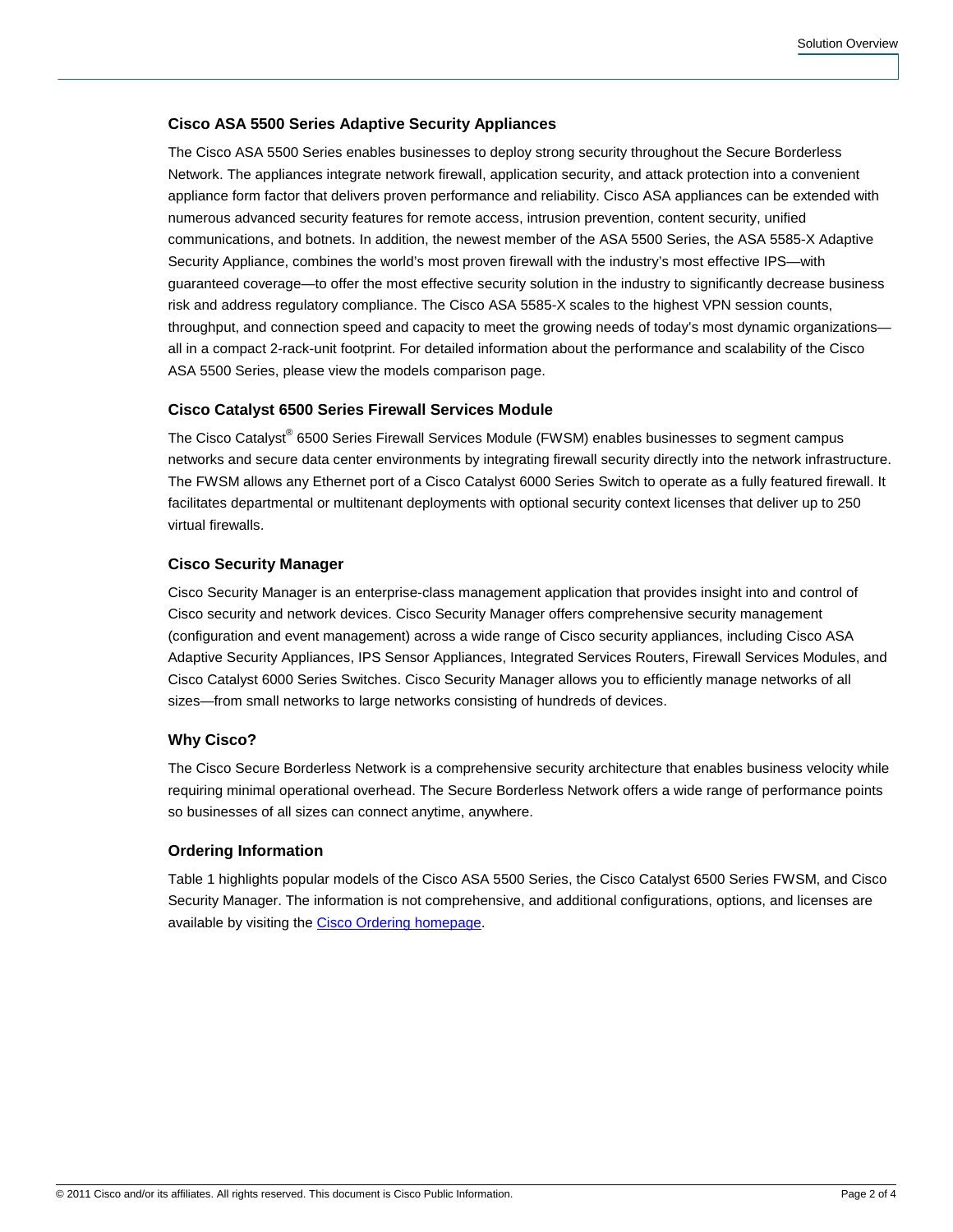| Cisco ASA 5500 Series                                                            | <b>Part Number</b>   |
|----------------------------------------------------------------------------------|----------------------|
| Cisco ASA 5505 Appliance with 10-User Firewall License, 8 FE                     | ASA5505-BUN-K9       |
| Cisco ASA 5505 Appliance with 50-User Firewall License, 8 FE                     | ASA5505-50-BUN-K9    |
| Cisco ASA 5505 Appliance with SW, Unlimited Users, 8 FE                          | ASA5505-UL-BUN-K9    |
| Cisco ASA 5505 Appliance with Unrestricted Firewall License, Security Plus, 8 FE | ASA5505-SEC-BUN-K9   |
| Cisco ASA 5510 Appliance with 5FE                                                | ASA5510-BUN-K9       |
| Cisco ASA 5510 Appliance with Security Plus, 2GE, 3FE                            | ASA5510-SEC-BUN-K9   |
| Cisco ASA 5520 Appliance with 4GE, 1FE                                           | ASA5520-BUN-K9       |
| Cisco ASA 5540 Appliance with 4GE, 1FE                                           | ASA5540-BUN-K9       |
| Cisco ASA 5550 Appliance with 8GE, 1FE                                           | ASA5550-BUN-K9       |
| Cisco ASA 5580-20 Appliance with 4 GE, Dual AC power                             | ASA5580-20-4GE-K9    |
| Cisco ASA 5580-20 Appliance with 8 GE, Dual AC power                             | ASA5580-20-8GE-K9    |
| Cisco ASA 5580-40 Appliance with 8 GE, Dual AC power                             | ASA5580-40-8GE-K9    |
| Cisco ASA 5585-X SSP-10 Appliance with 8 GE, 2 GE SFP                            | ASA5585-S10-K8/K9    |
| Cisco ASA 5585-X SSP-10 Appliance with 8 GE, 2 10GE SFP+, Dual AC power          | ASA5585-S10X-K9      |
| Cisco ASA 5585-X SSP-20 Appliance with 8 GE, 2 GE SFP                            | ASA5585-S20-K8/K9    |
| Cisco ASA 5585-X SSP-20 Appliance with 8 GE, 2 10GE SFP+, Dual AC power          | ASA5585-S20X-K9      |
| Cisco ASA 5585-X SSP-40 Appliance with 6 GE, 4 10GE SFP+                         | ASA5585-S40-K8/K9    |
| Cisco ASA 5585-X SSP-40 Appliance with 6 GE, 4 10GE SFP+, Dual AC power          | ASA5585-S40-2A-K9    |
| Cisco ASA 5585-X SSP-60 Appliance with 6 GE, 4 10GE SFP+, Dual AC power          | ASA5585-S60-2A-K8/K9 |
| Cisco Catalyst 6500 Series Firewall Services Module <sup>1</sup>                 | <b>Part Number</b>   |
| Firewall Services Module for Cisco Catalyst 6500 and 7600 Series                 | WS-SVC-FWM-1-K9      |
| Cisco Security Manager <sup>1</sup>                                              | <b>Part Number</b>   |
| Cisco Security Manager v4.0 Standard with 5-Device License                       | CSMST5-4.0-K9        |
| Cisco Security Manager v4.0 Standard with 10-Device License                      | CSMST10-4.0-K9       |
| Cisco Security Manager v4.0 Standard with 25-Device License                      | CSMST25-4.0-K9       |
| Cisco Security Manager v4.0 Pro with 50-Device License                           | CSMPR50-4.0-K9       |
| <b>Cisco Security Manager Pro Incremental 50-Device License</b>                  | CSMPR-LIC-50         |
| Cisco Security Manager Pro Incremental 100-Device License                        | CSMPR-LIC-100        |
| Cisco Security Manager Pro Incremental 250-Device License                        | CSMPR-LIC-250        |

**Table 1.** Ordering Information

#### **Cisco Services**

 $\overline{a}$ 

Cisco Services make networks, applications, and the people who use them work better together.

Today, the network is a strategic platform in a world that demands better integration between people, information, and ideas. The network works better when services, together with products, create solutions aligned with business needs and opportunities.

Cisco's unique lifecycle approach to services defines the requisite activities at each phase of the network lifecycle to help ensure service excellence. With a collaborative delivery methodology that joins the forces of Cisco, our skilled network of partners, and our customers, we achieve the best results.

<sup>&</sup>lt;sup>1</sup>Additional options are available. Please refer to the Cisco Ordering homepage.